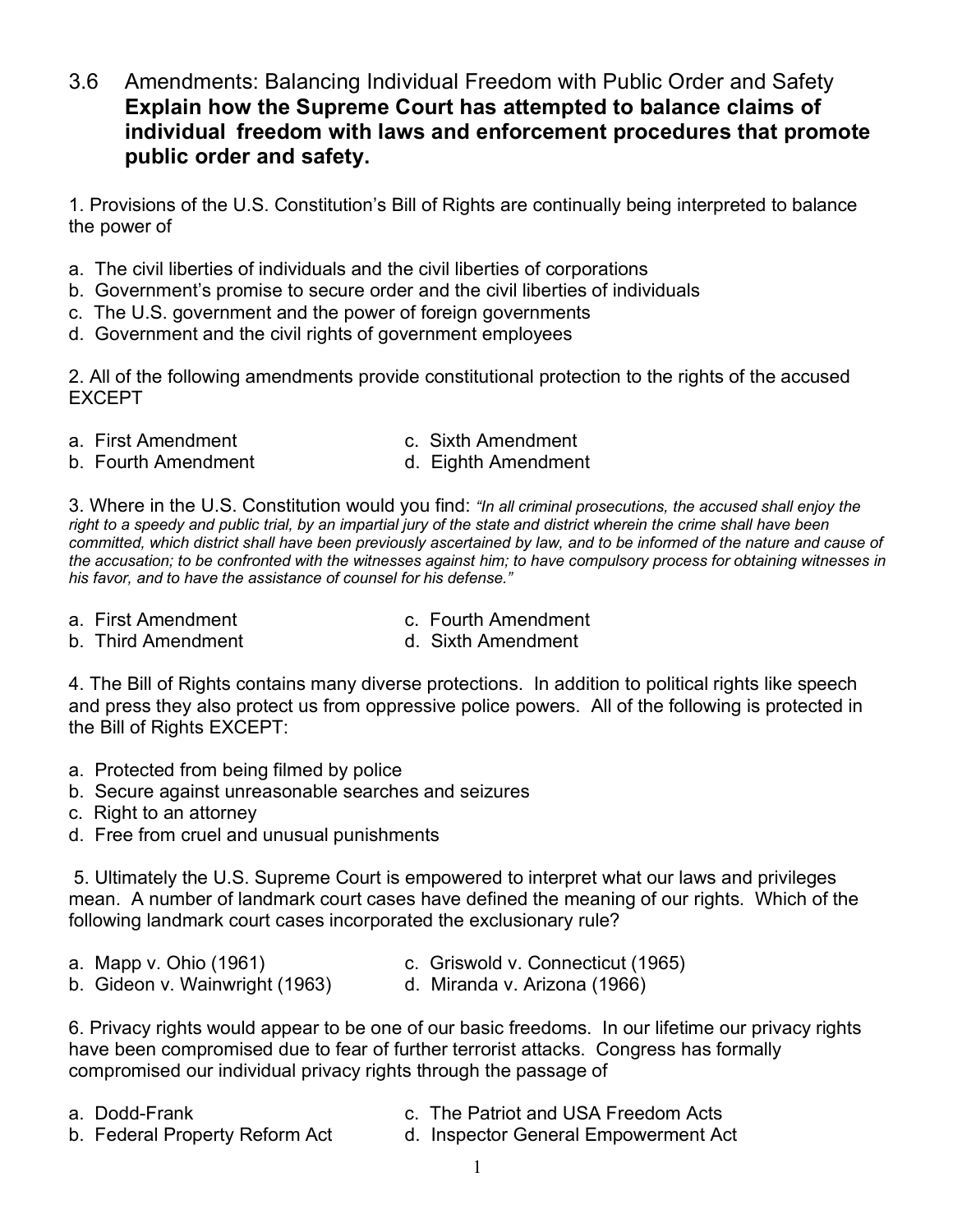7. Among other things the Bill of Rights protects private property. Yet governments can take private property for "public use" as long as "fair compensation" is given. This Fifth Amendment protection is called

- a. Necessary and Proper c. Exclusionary Rule
	-
- 
- b. Ex Post Facto d. Eminent Domain
- 8. Alexander Hamilton wrote in Federalist 51:

*If men were angels, no government would be necessary. If angels were to govern men, neither external nor internal controls on government would be necessary. In framing a government which is to be administered by men over men, the great difficulty lies in this: you must first enable the government to control the governed; and in the next place oblige it to control itself. A dependence on the people is, no doubt, the primary control on the government; but experience has taught mankind the necessity of auxiliary precautions.*

Which of the following statements best summarizes Hamilton's argument?

- a. Both the citizens and the government need to be checked and limited
- b. Governments primary job is to check its citizens in order to secure order
- c. The object of government is to create angels
- d. People depend on the government but the government does not depend on the people

9. The police entered Tom's apartment without a legal warrant based upon an informant's tip that illegal drugs were present. Drugs were found. At trial the judge agreed with Tom's attorney who claimed the evidence was inadmissible. What legal principle did the judge base her opinion on?

- a. The establishment clause example c. Eminent domain
- b. The exclusionary rule d. Ex Post Facto Laws

10. "Pleading the Fifth" has become almost cliché. Which of the following best exemplifies this practice?

- a. Despite pressure from the police, Tom remained silent during questioning.
- b. Officer Friendly must first obtain a legal warrant to enter Tom's house.
- c. Tom was provided an attorney even though he could not afford one.
- d. Tom's execution was granted a stay due to his persuasive arguments.

11. A look at recent court precedent regarding capital punishment would support the following quotes:

- a. "Government is accountable to Darwin not to Newton," Woodrow Wilson.
- b. "The evils we experience flow from the excess of democracy," Elbridge Gerry.
- c. "Government even in its best state is but a necessary evil," Thomas Paine.
- d. "Politics is the art of the possible," Anonymous.